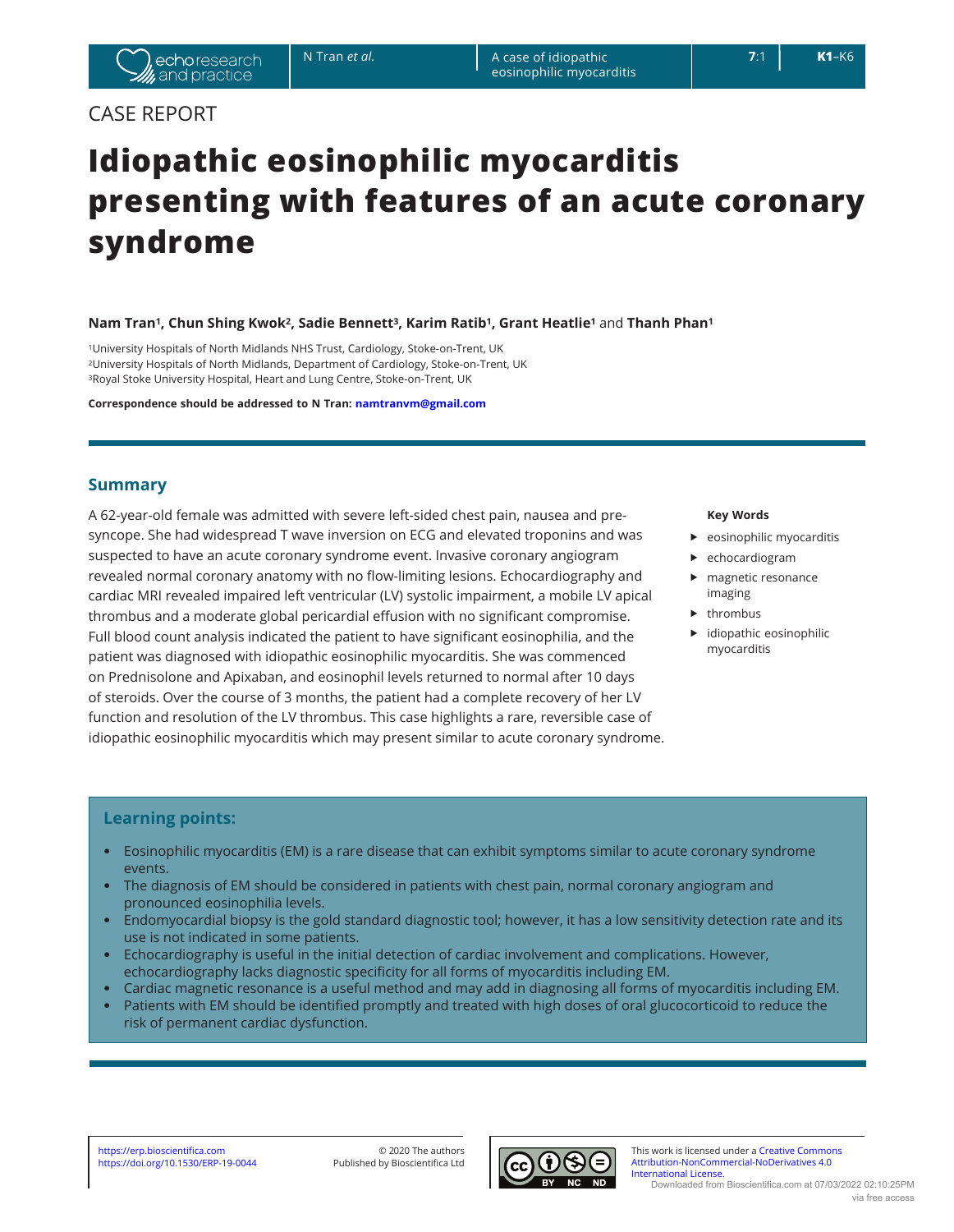## **Background**

Idiopathic eosinophilic myocarditis (IEM) is a rare and potentially life-threatening inflammatory cardiomyopathy characterized by abnormally high concentration levels of eosinophilic cells of an unidentified cause. The initial clinical presentation of IEM is variable and can mimic other acute pathologies and a timely diagnosis is of vital importance for best clinical outcome. This case highlights the challenges faced by clinicians in a patient presenting with a suspected acute coronary syndrome event who subsequently was diagnosed with IEM. The case is discussed in the context of the existing literature on IEM.

## **Case presentation**

A 62-year-old Caucasian female was presented to the Accident and Emergency department after waking up with central chest pain radiating to her left arm, nausea and pre-syncope which persisted for 30 min. Her past medical history included hypothyroidism, vertigo, asthma and bronchiectasis. She was an ex-smoker with a family history of ischemic heart disease. Four months prior to this presentation, she was investigated for intermittent atypical chest pains, and a 12-lead ECG at this time showed sinus rhythm of heart rate 84 b.p.m. with no other abnormalities seen. A transthoracic echocardiogram showed a structurally normal heart with normal left ventricular (LV) size and systolic function and a visually estimated ejection fraction of 55–60%. Her blood tests were unremarkable. At this point, the patient was prescribed Ibuprofen analgesia as required and was discharged to the care of her general practitioner for follow-up if required. The patient's regular medications included levothyroxine and fluticasone.

## **Investigation**

On presentation, the patient was clinically stable but apyrexial with a blood pressure of 127/75 mmHg, respiratory rate of 16 breaths per minute and oxygen saturation was 94% on air. A chest X-ray showed bi-basal pleural effusions with upper lobe vascular distension suggestive of pulmonary congestion (Fig. 1). Her 12-lead ECG showed sinus rhythm with a heart rate of 90 b.p.m., with new widespread T wave inversion in leads II, III, aVF and V2–V6. Cardiac troponin I was elevated at 817 and



**Figure 1** Chest X-ray.

891 ng/L (normal: 0–39 ng/L). In view of these findings, the patient was diagnosed with an acute coronary syndrome event. She was admitted to the coronary care unit where she was commenced on 300 mg Aspirin, 300 mg Clopidogrel and 2.5 mg Fondaparinux.

A repeat echocardiogram was undertaken 3 days after admission, which showed normal LV cavity dimensions with significant apical trabeculation and apical thickening, moderately impaired LV systolic function and a small pericardial effusion surrounding the right ventricular free wall with no features suggesting hemodynamic compromise [\(Fig. 2A](#page-2-0) and [B\)](#page-2-0).

Coronary angiography was undertaken which demonstrated normal coronary anatomy with no flowlimiting lesions. On day 6 of admission the patient underwent a cardiac magnetic resonance (CMR) imaging study which showed a dilated left ventricle with prominent apical trabeculation, moderately impaired LV systolic function, estimated ejection fraction of 41% in the presence of mid-apical inferior and mid infero-lateral hypokinesia. There was late gadiolinium enhancement within the basal inferior segments in close proximetry to the RV insertion point but no evidence of infarction. A mobile LV apical thrombus measuring 27 mm by 15 mm by 14 mm and a global pericardial effusion with no significant hemodynamic compromise was also detected ([Fig. 3A](#page-3-0) and [B](#page-3-0)).

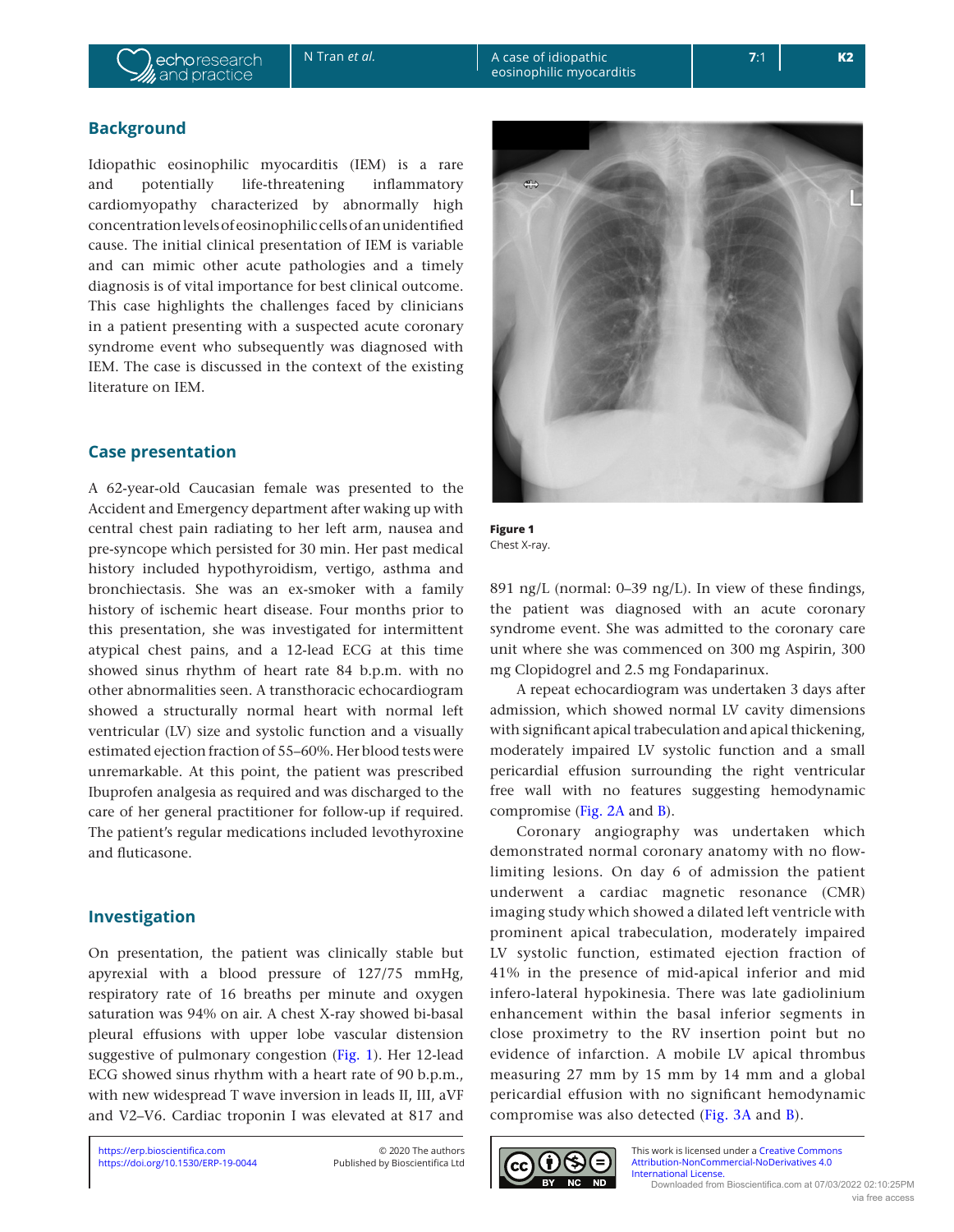echoresearch

and practice

N Tran *et al.* A case of idiopathic eosinophilic myocarditis

<span id="page-2-0"></span>

#### **Figure 2**

(A) Echo: Subcostal view showing pericardial effusion (arrowed). (B) Apical four chamber (focused view) showing apical trabeculation and apical thrombus (arrowed).

Laboratory test showed raised white cell count 17.2 (normal range:  $4.0-11 \times 109$ /L), C-reactive protein 46.7 (normal range: 0–5 mg/L) and erythrocyte sedimentation rate 37 (normal range: 0–20 mm/h). Eosinophil level was significantly elevated at  $10.6/\mu$ L (normal range <1.5/ $\mu$ L) but was noted to be normal, 0.9/µL, in the previous test before this admission. The total serum immunoglobulin-E level was elevated at 216 (normal range: 0–100 kU/L).

Other laboratory results were unremarkable, including anti-nuclear antibody screen (anti-Ro, anti-La, anti-Sm, anti-RNP, anti-Jo-1 and anti-Scl-70 antibodies). Antineutrophil cytoplasmic antibody was weakly positive but anti-Myeloperoxidase and anti-Proteinase 3 were within normal range (both less than 0.2 IU/mL). Therefore, vasculitis causes were excluded by the medical team. CT scan of the thorax, abdomen and pelvis was performed on day 9 which was unremarkable with no evidence of malignancy. A bone marrow biopsy also ruled out any myeloproliferative disorder. There was no stool sample obtained for microscopic examination to exclude parasitic infection. However, the patient had not traveled abroad and did not report to be in close contact with animals at risk of parasitic infection prior to the presentation. There were no other family members with similar symptoms, so the clinical team had low suspicion that a parasitic infection was the cause of her admission. Therefore, in view of significantly raised eosinophil count, hematology consultation was sought, and on multidisciplinary review a diagnosis of idiopathic IEM was made.

## **Treatment and outcome**

The patient was started on once daily 50 mg Prednisolone, 30 mg Lansoprazole and 300 mg Allopurinol (300 mg oral OD). Apixaban (5 mg twice daily) was also initiated for the LV thrombus. The patient responded well and after only 4 days of Prednisolone, and the patient's eosinophil cell levels returned to normal. The patient remained well and was discharged 10 days after admission. The patient was closely monitored in both cardiology and hematology outpatient clinics over a course of 12 months. From a hematology perspective, the eosinophil levels remained within normal limits and, thus, prednisolone was slowly tapered over a course of 10 months. The minimum dose which allowed for stable eosinophil count was 5 mg prednisolone on alternate days. From the cardiology perspective, a 3-month follow-up echocardiogram revealed normal LV size with a significant reduction in apical trabeculation. LV systolic function had improved with an estimated ejection fraction of 50%, and only basal-to-mid inferior hypokinesia was detected. There was no diastolic impairment and complete resolution of the pericardial effusion. A 12-month follow-up echocardiogram revealed a normal LV systolic function (estimated ejection fraction 60–65%) with no diastolic impairment, pericardial effusion or LV thrombus ([Fig. 4A](#page-3-0) and [B\)](#page-3-0). Only minimal apical trabeculation remained. Over this time, the patient

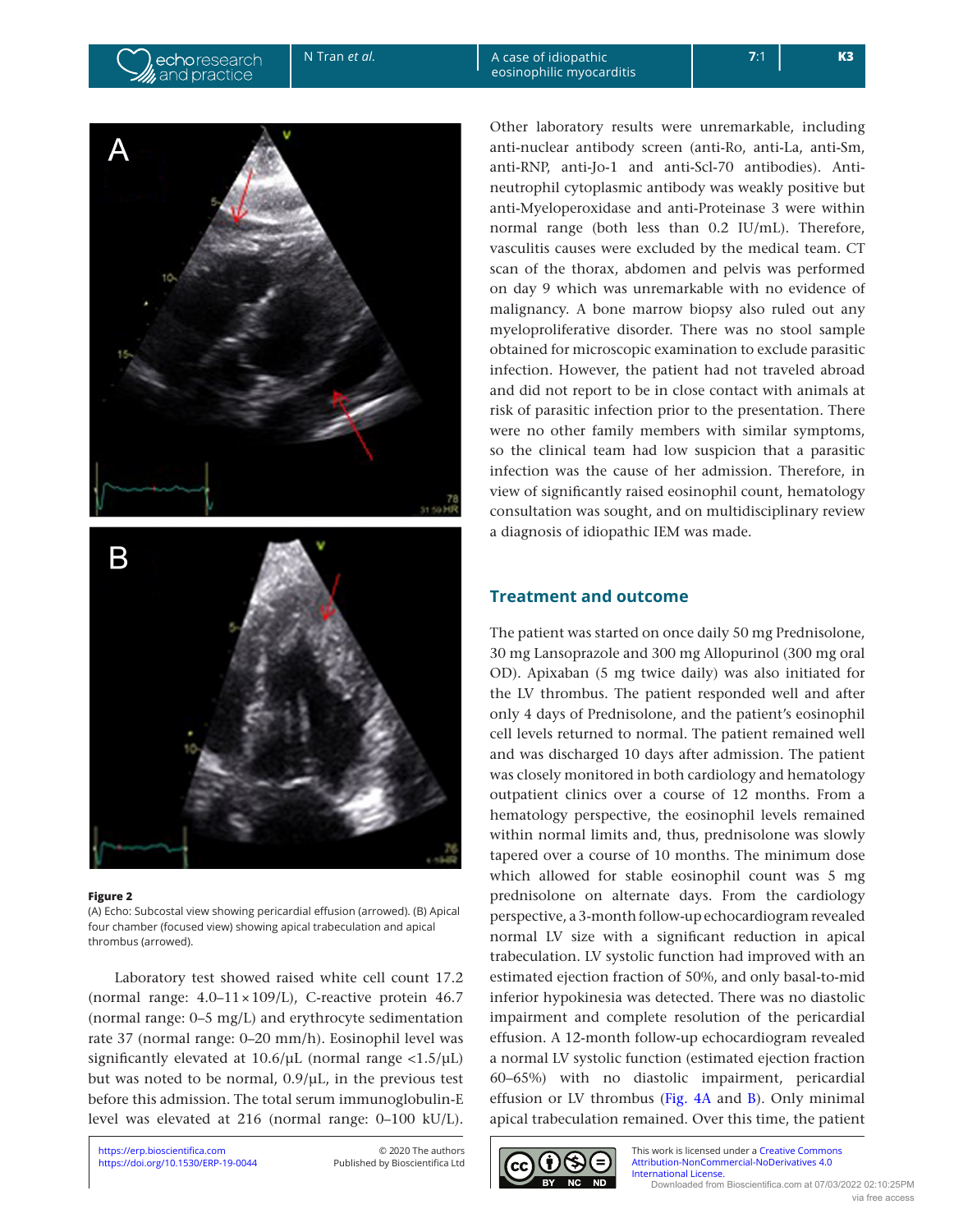<span id="page-3-0"></span>

N Tran *et al.* A case of idiopathic eosinophilic myocarditis





#### **Figure 3**

(A) Cardiac magnetic resonance imaging. Apical four chamber showing pericardial effusion (starred) and LV apical trabeculation (arrowed). (B) Cardiac magnetic resonance imaging. Apical four chamber showing LV **Cardiac magnetic resonance imaging. Apical four charliber showing Ly**<br>apical thrombus (arrowed).

has clinically remained well with no further episodes of chest pains, pre-syncope or hospitalization.

## **Discussion**

This case highlights how the rare condition of IEM may present with features similar to an acute coronary





(A) Echo: Subcostal view at the most recent follow-up showing no further evidence of pericardial effusion. (B) Apical four-chamber view showing LV thrombus no longer present.

syndrome event. This case is also important as it shows how prompt identification and treatment can result in good patient outcomes.

Eosinophils, a cellular component of the normal immune system, may initiate myocardial damage and dysfunction when the levels are elevated causing



This work is licensed under a [Creative Commons](https://creativecommons.org/licenses/by-nc-nd/4.0/)  [Attribution-NonCommercial-NoDerivatives 4.0](https://creativecommons.org/licenses/by-nc-nd/4.0/)  [International License.](https://creativecommons.org/licenses/by-nc-nd/4.0/) Downloaded from Bioscientifica.com at 07/03/2022 02:10:25PM via free access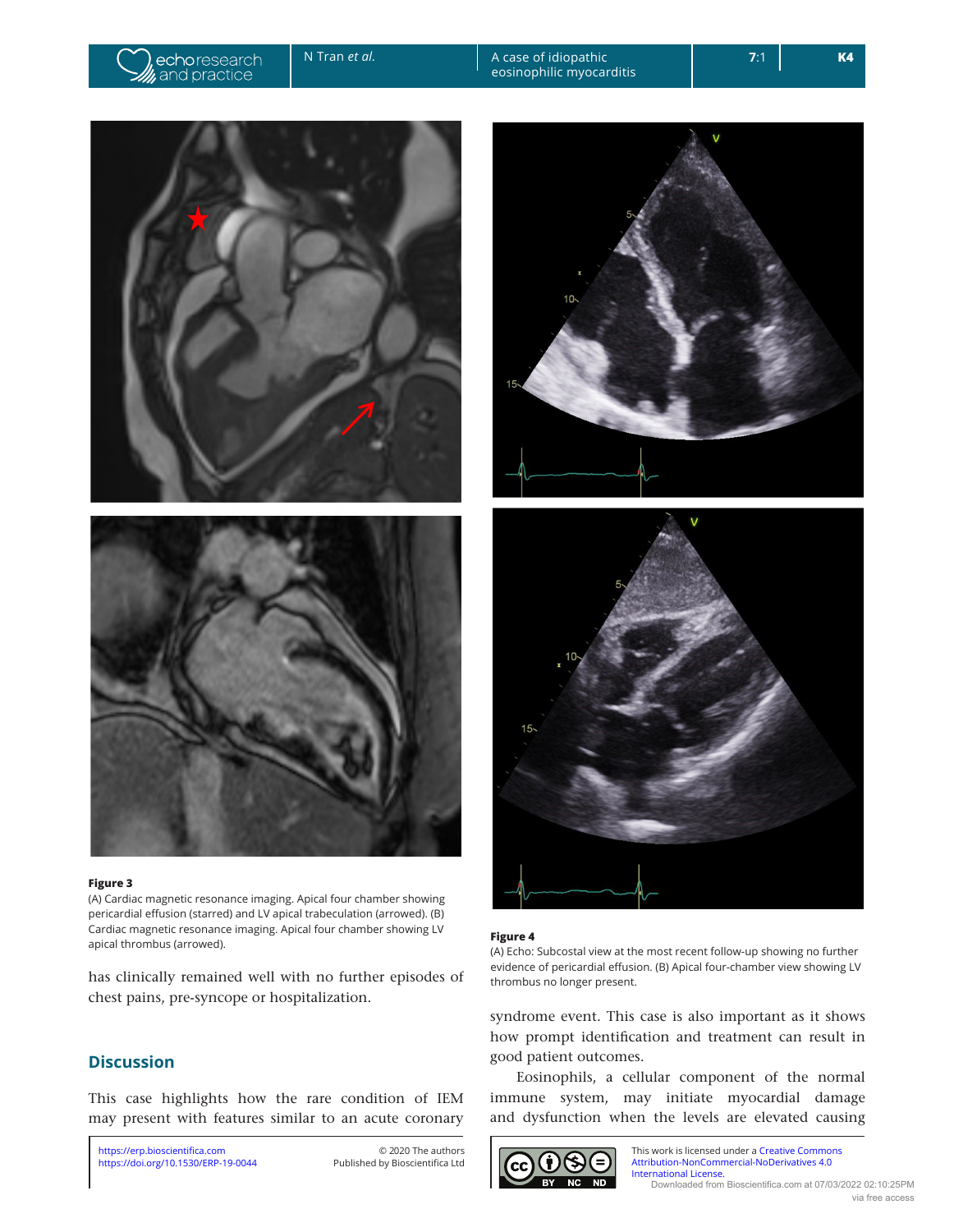eosinophilic myocarditis [\(1](#page-5-0)). Eosinophilic myocarditis is a rare form of myocarditis with an estimated prevalence of 0.5% in unselected autopsy reports [\(1](#page-5-0)) and 0.1% in heart biopsied for suspected myocarditis ([2](#page-5-1)). It is characterized by focal or diffuse inflammation with eosinophilic infiltration which is most commonly seen with peripheral blood eosinophilia ([3](#page-5-2)). If untreated, EM carries a poor prognosis with a 5-year mortality rate of 50% ([4\)](#page-5-3). Although there are several known causes of EM including hypersensitivity, infection, malignancy and toxins ([1\)](#page-5-0), a large proportion of EM cases, as seen here, are labeled idiopathic. In a recent review of 179 cases of histologically proven EM, the prevalence of IEM was 35.7% [\(5](#page-5-4)).

The early diagnosis of IEM can be challenging. As seen in this case, test results prior to diagnosis maybe normal or non-specific, and as IEM can often mimic other disease states a diagnosis may be delayed. A review of eosinophilic myocarditis by Brambatti *et al*. indicated the most common presenting symptoms included dyspnea, chest pain and fever (59.4, 43.4 and 35.5%, respectively) [\(5](#page-5-4)).

It has been reported that there are three stages in eosinophilic myocarditis. The initial stage includes myocardial infiltration of eosinophils causing acute necrosis. Stage two, characterized with a hypercoagulation state leading to thrombus formation either within the coronary vasculature or the ventricles. Finally, stage three involves permanent cardiac dysfunction due to the formation of scar tissue ([6\)](#page-5-5). The patient presented here, most likely presented during stage two of EM due to the presence of an LV thrombus, echocardiography follow-up revealed improved LV function suggesting that the prompt treatment has, at present, not resulted in permanent cardiac dysfunction.

European cardiology guidelines recommend endomyocardial biopsy (EMB) as the gold standard investigation for definitive diagnosis of EM, especially in the presence of a rapid decline in cardiac function despite optimal medical therapy ([6\)](#page-5-5). However, EMB has a low sensitivity (50%) as eosinophilic infiltration is often focal and this can give rise to sampling errors and false-negative results ([1\)](#page-5-0). Furthermore, the procedure is not without risk, as endomyocardial biopsy carries risks including ventricular perforation and subsequent pericardial tamponade, heart block, tricuspid valve damage, supraventricular and ventricular arrhythmias ([7\)](#page-5-6). Additionally, EMB is not indicated in all cases in which EM is suspected  $(6)$  $(6)$ . In this case, the biopsy was not performed due to the patient remaining well once corticosteroid therapy was initiated, the presence of LV thrombus was also a contributing factor.

Our case highlights the important role of imaging to supplement the detection of significant eosinophilia in a patient presenting with cardiac symptoms. As seen here, echocardiography allowed for the rapid assessment of cardiac structure and function. However, the diagnostic use of echocardiography in patients with myocarditis is limited due to the highly variable echocardiographic findings associated with myocarditis, in general, along with the notion that less severe forms of myocarditis, as initially seen with this patient, may also be normal thus further hindering diagnosis ([8](#page-5-7)). As proposed by Debl *et al*., CMR is the only non-invasive imaging modality that can assess for endomyocardial involvement and aid in the initial diagnosis of EM prior to EMB [\(9](#page-5-8)). Although the use of CMR is unable to diagnose the presence of EM, CMR has the ability to assess for endocardial inflammation, perfusion and fibrosis which are advantageous in the prognostic outlook of patients [\(4](#page-5-3)).

## **Conclusion**

Our case highlights how eosinophilic myocarditis is a rare cause of acute heart failure with LV thrombus. In our case, tests were performed to exclude acute coronary event and incidentally eosinophilia was found. Further cardiac imaging revealed evidence of moderate LV dysfunction, pericardial effusion and an LV thrombus. After multidisciplinary input, a diagnosis of eosinophilic myocarditis was made. The patient was treated with highdose steroid and anticoagulation. There was a rapid return to normal levels of eosinophilia within 4 days of initiating treatment, and close echocardiography follow-up revealed a return to normal LV function and thrombus resolution over the course of 3 months.

#### **Declaration of interest**

The authors declare that there is no conflict of interest that could be perceived as prejudicing the impartiality of this case report.

#### **Funding**

This work did not receive any specific grant from any funding agency in the public, commercial or not-for-profit sector.

#### **Patient consent**

Written informed consent for publication of their clinical details clinical images was obtained from the patient.